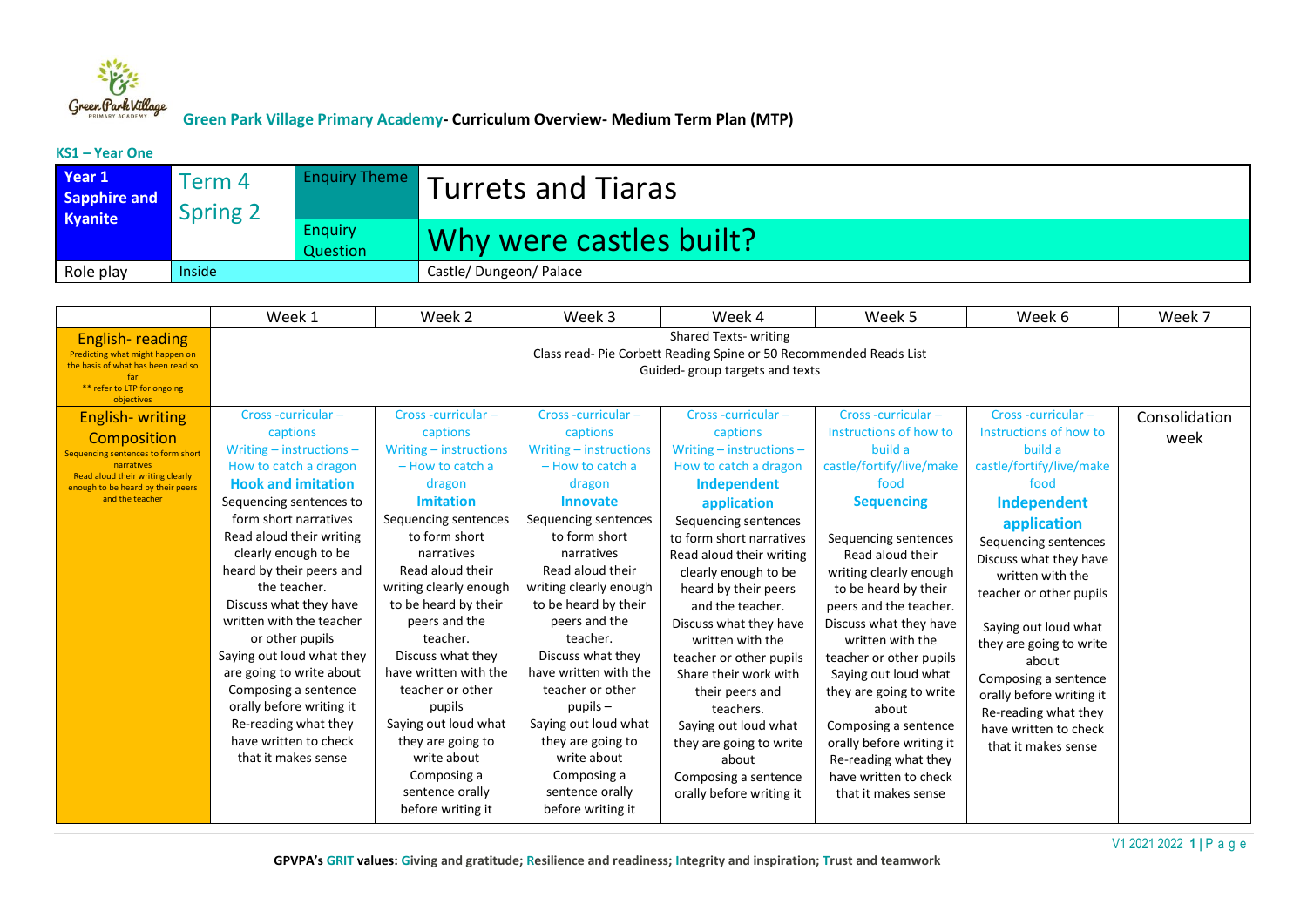

|                                                                                                                                                                                                                                                                                                                                                                                                                                                          |                                                                                                                                                                                            | Re-reading what they<br>have written to check<br>that it makes sense    | Re-reading what they<br>have written to check<br>that it makes sense | Re-reading what they<br>have written to check<br>that it makes sense                                     |                                                              |                                  |                       |  |  |  |
|----------------------------------------------------------------------------------------------------------------------------------------------------------------------------------------------------------------------------------------------------------------------------------------------------------------------------------------------------------------------------------------------------------------------------------------------------------|--------------------------------------------------------------------------------------------------------------------------------------------------------------------------------------------|-------------------------------------------------------------------------|----------------------------------------------------------------------|----------------------------------------------------------------------------------------------------------|--------------------------------------------------------------|----------------------------------|-----------------------|--|--|--|
| <b>English-phonics</b><br><b>Phase 3 P15-20</b><br>Phase 5A p.26-34 REAch2 Staple<br><b>Diet</b>                                                                                                                                                                                                                                                                                                                                                         | Refer to REAch2 Staple Diet<br>Phase 5A<br>Phase 3                                                                                                                                         |                                                                         |                                                                      |                                                                                                          |                                                              |                                  |                       |  |  |  |
| <b>English-spelling</b><br><b>Apply simple spelling</b><br>rules and guidance<br>Using $-$ ing, $-$<br>ed, $-er$ and $-$<br>est where no<br>change is<br>needed in the<br>spelling of<br>root words<br>[for example,<br>helping,<br>helped,<br>helper,<br>eating,<br>quicker,<br>quickest]<br>Using the spelling rule for adding -s<br>or -es as the plural marker for<br>nouns and the third person singular                                            | Practising tricky words, linked to phonic input<br>Practising use of suffixes -ing, -ed, -er, -est<br>Plurals add -es add -s                                                               |                                                                         |                                                                      |                                                                                                          |                                                              |                                  |                       |  |  |  |
| English-<br>vocabulary,                                                                                                                                                                                                                                                                                                                                                                                                                                  | Leaving spaces between words<br>Beginning to punctuate sentences using a capital letter and a full stop, question mark or exclamation mark                                                 |                                                                         |                                                                      |                                                                                                          |                                                              |                                  |                       |  |  |  |
| grammar and<br>punctuation<br>Using a capital letter for names of<br>people, places, the days of the<br>week, and the personal pronoun 'I'<br>Joining words and joining clauses<br>using and                                                                                                                                                                                                                                                             | High frequency word list practise<br>Using a capital letter for names of people, places, the days of the week, and the personal pronoun 'I'<br>Joining words and joining clauses using and |                                                                         |                                                                      |                                                                                                          |                                                              |                                  |                       |  |  |  |
| English-<br>handwriting<br><b>Practising long-legged giraffe</b><br>letters, one armed robot letter and<br>curly caterpillar letters Practising zig<br>zag monster letters Writing words<br>zz Mixing all of the letter families<br>Practising all of the capital letters<br>Practising all of the numbers 0-9<br>Writing words with ck and qu<br>Practising long vowel phonemes ai,<br>igh, oo Practising vowels with<br>adjacent consonants ee, oa, oo | Practising long-legged<br>giraffe letters, one armed<br>letters, and curly<br>caterpillar letters<br>Practising zig zag letters                                                            | Writing words with<br>double zz<br>Mixing all of the letter<br>families | Practising with capital<br>letters<br>Practising 0-9                 | Writing words with ck<br>and qu<br>Practising long vowel<br>phonemes ai, ee, igh,<br>ea, oo, ue, oa, ay, | Practising vowels with<br>adjacent consonants:<br>ee, oa, oo | Recap of letters found<br>tricky | Consolidation<br>week |  |  |  |
| <b>Maths</b><br>Measurement:                                                                                                                                                                                                                                                                                                                                                                                                                             | Counting in 2s and 5s                                                                                                                                                                      | Compare lengths and<br>height                                           | Measuring                                                            | Weight and mass                                                                                          | Capacity and volume                                          | Exploration of<br>measurements   | Consolidation week    |  |  |  |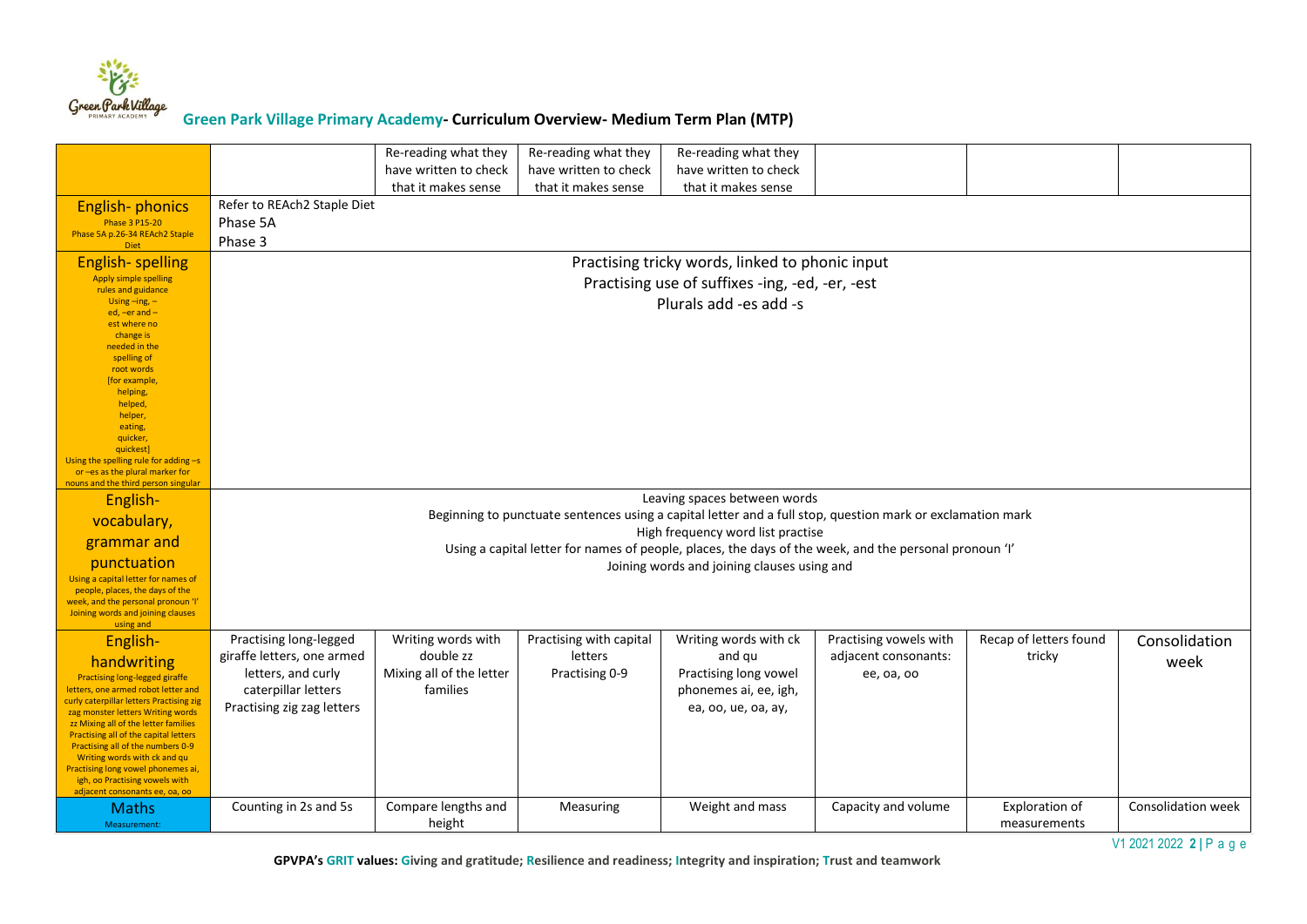

| <b>Length and Height</b><br>Measurement:<br><b>Weight and Volume</b>                                                                                                                                                                                                                                                                                                                                                                                                                                                                                                                |                                                                                                                                         |                                                                                                                |                                                                                                                                                                              |                                                                                                                                                                                                                                                           |                                                                                                                                            |                                                                                                                             |                           |
|-------------------------------------------------------------------------------------------------------------------------------------------------------------------------------------------------------------------------------------------------------------------------------------------------------------------------------------------------------------------------------------------------------------------------------------------------------------------------------------------------------------------------------------------------------------------------------------|-----------------------------------------------------------------------------------------------------------------------------------------|----------------------------------------------------------------------------------------------------------------|------------------------------------------------------------------------------------------------------------------------------------------------------------------------------|-----------------------------------------------------------------------------------------------------------------------------------------------------------------------------------------------------------------------------------------------------------|--------------------------------------------------------------------------------------------------------------------------------------------|-----------------------------------------------------------------------------------------------------------------------------|---------------------------|
| <b>Science</b><br><b>Everyday materials</b><br>Distinguish between an object and<br>the material from which it is made<br>Identify and name a variety of<br>everyday materials, including wood,<br>plastic, glass, metal, water, and rock<br>Describe the simple physical<br>properties of a variety of everyday<br>materials<br>Compare and group together a<br>variety of everyday materials on the<br>basis of their simple physical<br>properties.                                                                                                                              | Distinguish between an<br>object and the material<br>from which it is made                                                              | materials, including wood, plastic, glass, metal,<br>water, and rock<br>Link to history - castles and palaces. | Identify and name a variety of everyday                                                                                                                                      | Describe the simple physical properties of a<br>variety of everyday materials<br>Link to history - castles and palaces.<br>What has changed?<br>Explore other castles and the materials used.<br>What is the difference between a castle and a<br>palace? |                                                                                                                                            | Compare and group<br>together a variety of<br>everyday materials on<br>the basis of their<br>simple physical<br>properties. | Consolidation week        |
| <b>History</b><br><b>Enquiry interest link- not skills</b><br>progression                                                                                                                                                                                                                                                                                                                                                                                                                                                                                                           | Hook-Engage - cross<br>curricular<br>Castles and palaces                                                                                | Queen Elizabeth II - significant events - her<br>coronation, where does she live?<br>Windsor castle            |                                                                                                                                                                              | How has Windsor Castle changed? What materials<br>were used? What materials are now used? Why?                                                                                                                                                            |                                                                                                                                            | Link to literacy $-$<br>building a castle. What<br>do we need to think<br>about?                                            | Consolidation week        |
| Geography<br>Enquiry interest link- not skills<br>progression                                                                                                                                                                                                                                                                                                                                                                                                                                                                                                                       | Looking around the UK at different castles                                                                                              |                                                                                                                | Where does the Queen have residences? Explore<br>them. Pinpoint on map.                                                                                                      |                                                                                                                                                                                                                                                           | Commonwealth and how it relates to the Queen.<br>What oceans are they near? What continents are<br>they in?                                |                                                                                                                             | <b>Consolidation week</b> |
| Art and design<br>Use tools to explore thick/thin and<br>curved lines.<br>Use colour for a purpose and<br>articulate this.<br>Use a range of materials creatively<br>to design and make products.<br>Use drawing and painting to<br>develop and share their ideas,<br>experiences and imagination.<br>Develop a wide range of art and<br>design techniques in using colour,<br>line, shape, and form.<br>Know about the work of Kandinsky,<br>describing the differences and<br>similarities between different<br>practices and disciplines, and<br>making links to their own work. | Colour mixing<br>Mondrian - create a piece of art relating to<br>Mondrian. How can we used lines to create an<br>abstract piece of art. |                                                                                                                | Link to computing. Using the iPad use different                                                                                                                              | features of castles to build your own collage.                                                                                                                                                                                                            |                                                                                                                                            | Link to history and literacy - design your own<br>castle. Label and use colours to create a<br>castle/palace.               | Consolidation week        |
| Design and<br>Technology<br>design purposeful, functional,<br>appealing products for themselves<br>and other users based on design<br>criteria.<br>Investigate and analyse a range of<br>existing products.<br>Use a range of materials and<br>components, including<br>constructions materials, textiles and                                                                                                                                                                                                                                                                       | Link to science - create a bridge using paper on<br>water. Does it work? What do they need from<br>materials? (properties)              |                                                                                                                | Link to science- materials and the properties that<br>are needed. Strength. Sort different bridges and<br>what could travel over them.<br>Suspension bridge, rope bridge etc |                                                                                                                                                                                                                                                           | Link to history - draw bridges and how they have<br>changed. What material is better used now?<br>Design a draw bridge. What is important? |                                                                                                                             | Consolidation week        |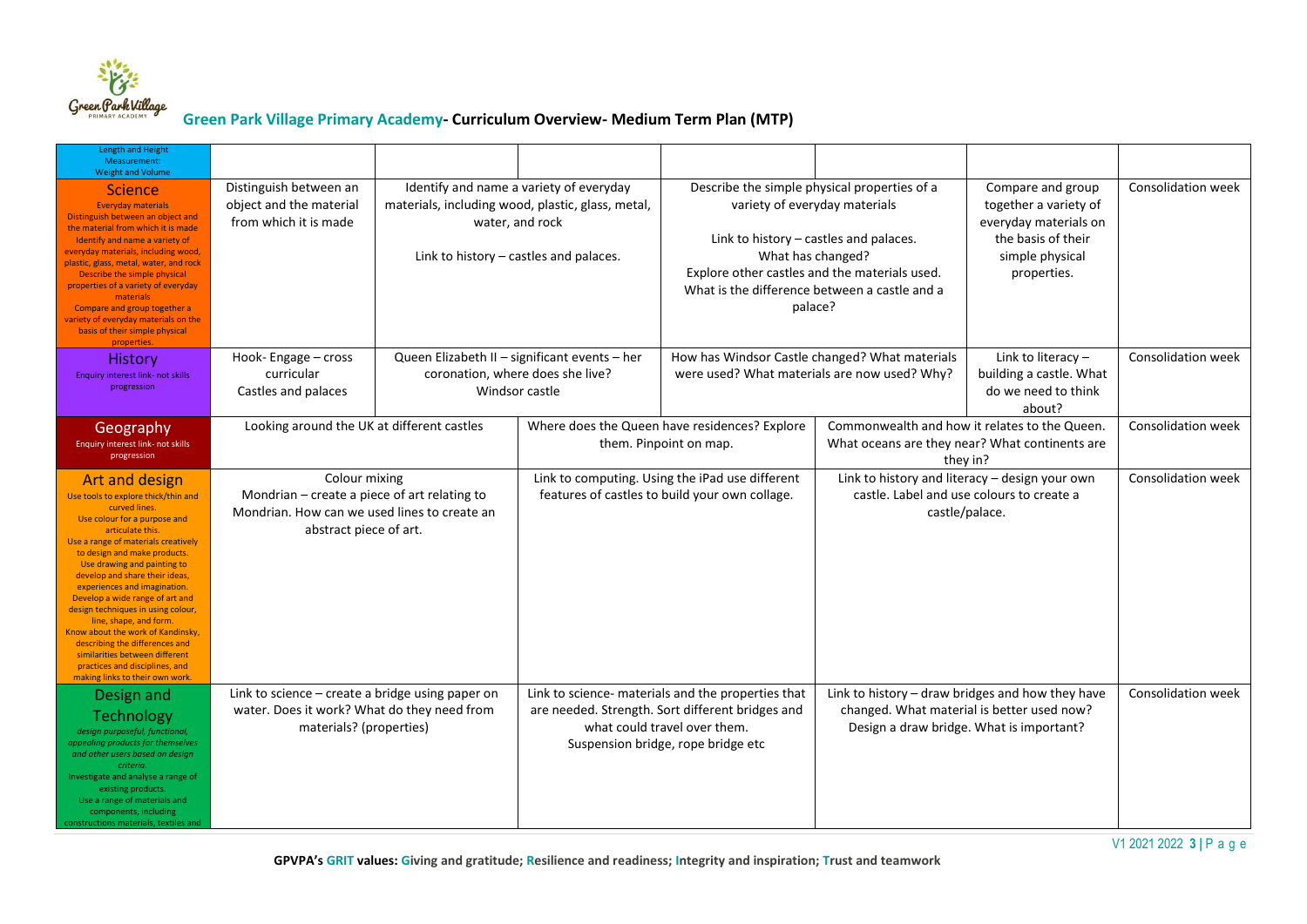

| ingredients according to their<br>characteristics. Generate, develop,<br>model and communicate their ideas<br>through discussion, diagrams,<br>drawings, templates, mock-ups and<br>computer aided design.<br>Evaluate their ideas and products<br>against design criteria.             |                                                                                                                                  |                                                    |                                                                                              |                                                                                                                                                   |                                                                              |  |                                                                                                       |                                                 |
|-----------------------------------------------------------------------------------------------------------------------------------------------------------------------------------------------------------------------------------------------------------------------------------------|----------------------------------------------------------------------------------------------------------------------------------|----------------------------------------------------|----------------------------------------------------------------------------------------------|---------------------------------------------------------------------------------------------------------------------------------------------------|------------------------------------------------------------------------------|--|-------------------------------------------------------------------------------------------------------|-------------------------------------------------|
| <b>Music</b><br>Unit 8<br>Explore sounds on instruments and<br>find different ways to vary their<br>sound<br>Identify metre by recognising its<br>pattern<br>Unit 9<br>Play fast, slow, loud, and quiet<br>sounds on percussion instruments<br>Understand how music can tell a<br>story | Unit 8<br>Explore sounds on instruments and find different ways to vary their sound<br>Identify metre by recognising its pattern |                                                    |                                                                                              | Unit 9<br>Play fast, slow, loud, and quiet sounds on percussion instruments<br>Understand how music can tell a story                              |                                                                              |  |                                                                                                       | Consolidation week                              |
| <b>Computing</b><br><b>Unit 1.4</b><br>We are collectors- finding images<br>using the web                                                                                                                                                                                               | Plan an idea for an ebook<br>(cross curricular to<br>castles)                                                                    | Find images and<br>import these for their<br>ebook | Plan facts about the<br>castles                                                              | Record audio and create ebook                                                                                                                     | Discuss and think about privacy,<br>copyright and improving work.            |  |                                                                                                       | Consolidation week<br><b>Consolidation week</b> |
| <b>PE</b>                                                                                                                                                                                                                                                                               | U Sports<br>OAA (Outdoor Activities and Team Building)<br>Invasion Games (Hockey Focused)                                        |                                                    |                                                                                              |                                                                                                                                                   |                                                                              |  |                                                                                                       |                                                 |
| <b>RE</b><br>Palm Sunday - Christianity<br>Why was jesus welcomed like a king<br>or celebrity by crowds on Palm<br>Sunday                                                                                                                                                               | What would you do if the<br>Queen came to visit?                                                                                 |                                                    | Tell the Easter story up to Palm Sunday.<br>Discuss how Jesus was welcomed.<br>of the Queen? | Discuss how they would welcome Jesus to school if they were Christians.<br>What is the same and what is different between Jesus' welcome and that | Why was Jesus<br>welcomed as king or<br>celebratory?<br>Sequence the events. |  | Who would you invite<br>as someone special to<br>you? Why would they<br>be welcomed in such a<br>way? | Consolidation week                              |
| <b>PSHE</b> and<br>Citizenship<br><b>Healthy Me</b>                                                                                                                                                                                                                                     | Being Healthy                                                                                                                    | Healthy choices                                    | Clean and healthy                                                                            | Medicine safety                                                                                                                                   | Road Safety                                                                  |  | Happy, healthy me                                                                                     | <b>Consolidation week</b>                       |
| MfL<br><b>Musical instruments</b><br>I play.<br>Parts of the body.                                                                                                                                                                                                                      | Learning instrument<br>names                                                                                                     | Learning instrument<br>names                       | Learning instrument<br>names                                                                 | How to say 'I play the'                                                                                                                           | Revising all musical instruments                                             |  | <b>Consolidation week</b>                                                                             |                                                 |
| Visits/visitors                                                                                                                                                                                                                                                                         | <b>Windsor Castle</b>                                                                                                            |                                                    |                                                                                              |                                                                                                                                                   |                                                                              |  |                                                                                                       |                                                 |
| REAch2 11 before<br>11 Promises                                                                                                                                                                                                                                                         | 10 good deeds<br>00D0E                                                                                                           |                                                    |                                                                                              |                                                                                                                                                   |                                                                              |  |                                                                                                       |                                                 |